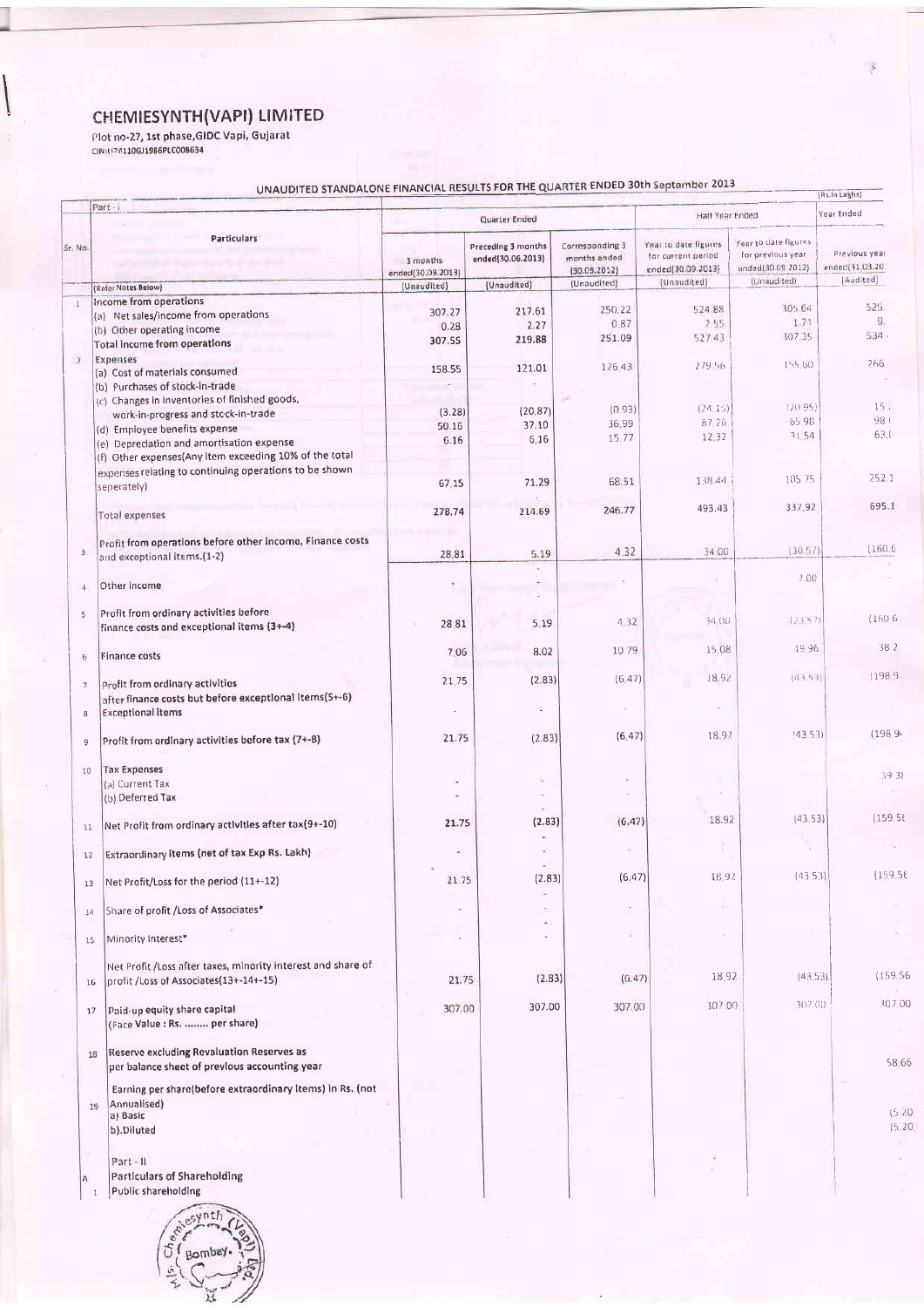| Number of shares<br>Percentage of shareholding                                                                                                                                                                                                                 | 12,44,800                      |
|----------------------------------------------------------------------------------------------------------------------------------------------------------------------------------------------------------------------------------------------------------------|--------------------------------|
| Promoters and Promoter Group Shareholding<br>a) Piedged / Encumbered<br>- Mumber of shares<br>- Percentage of shares (as a % of the total<br>shareholding of promoter and promoter group)<br>- Percentage of shares (as a % of the total                       | 40.55<br>Nil<br>Nil<br>Nil     |
| share capital of the company)<br>Ыì<br>Non - encumbered<br>- Number of shares<br>Percentage of shares (as a % of the total<br>shareholding of the Promoter and Promoter group)<br>- Percentage of shares (as a % of the total<br>share capital of the company) | 18,25,200<br>59.45<br>100      |
| Particulars<br><b>INVESTOR COMPLAINTS</b>                                                                                                                                                                                                                      | 3 months ended<br>(30.09.2013) |
| Pending at the beginning of the quarter                                                                                                                                                                                                                        | <b>NII</b>                     |

Received during the quarter Ňil Disposed of during the quarter  $NH$ Remaining unresolved at the end of the quarter Nil

1) The above results were reviewed by the Audit Committee and thereafter taken on record by the Board in its meeting held on 14.11 2013

?) The Company has only one segment hence segment wise reporting is not applicable.

3) Previous year figure have been regrouped wherever necessary.

For Chemiesynth(vapi) Limited

Sunil B.Desai **Authorised Signatory** 



Date: - 14.11.2013 Place : - Vapi